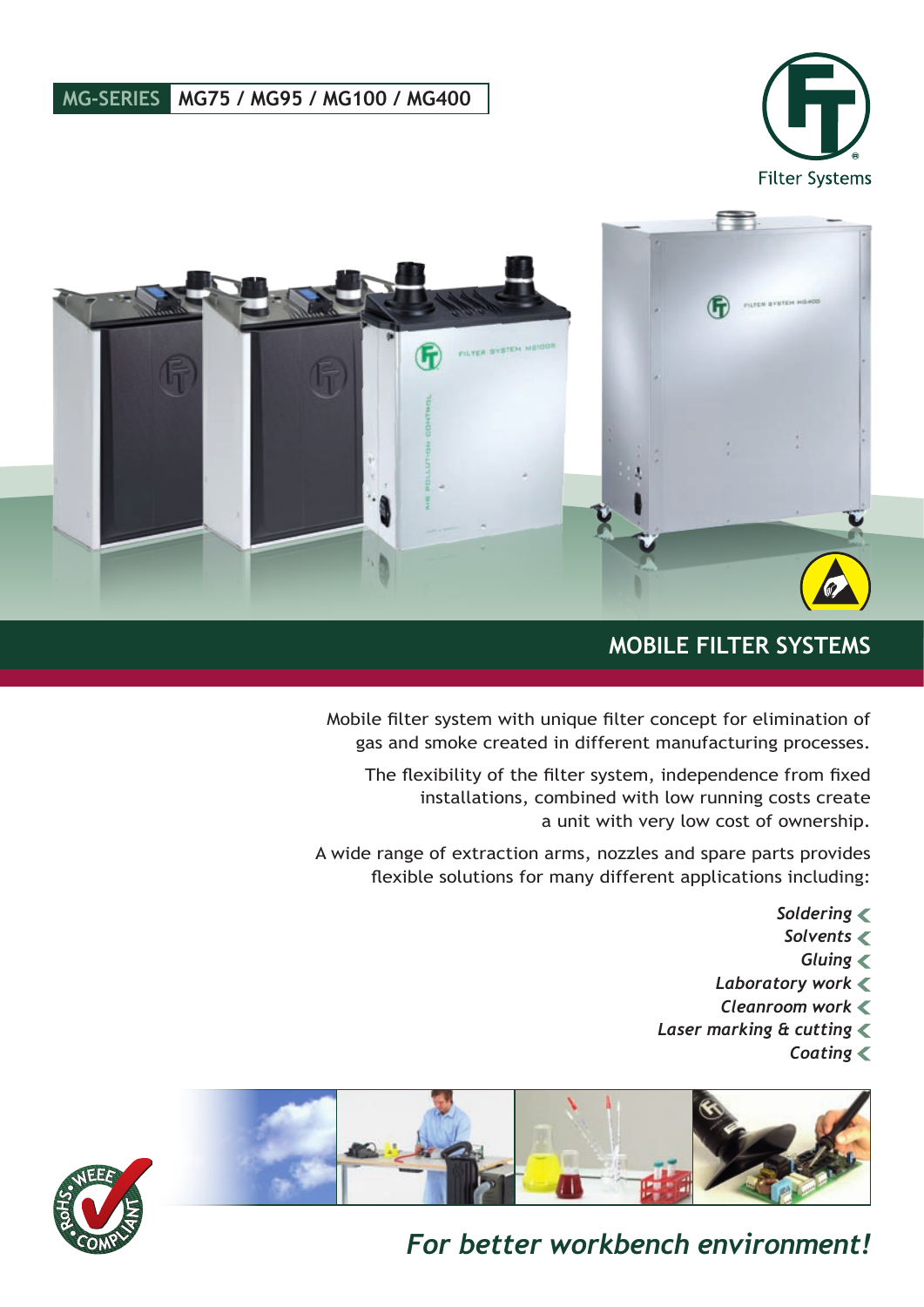

### **MOBILE FILTER SYSTEMS**

## **Unique filter concept**

The filter systems have a unique filter concept with a verified gas and particle separation performance. Gases contain complex and dangerous molecule structures, and in smoke, particles of different shapes and sizes can be found. The filter systems are built to handle most hazardous substances in air pollution that is generated by many different manufacturing processes.

## **Low sound level**

The MG filter systems have a low sound level, max 55 dB(A) in the operator zone. The filter systems does not therefore cause noise disturbance in a normal working area.

## **Good economic performance**

The filter systems are mobile and can easily be moved between different work stations. They have minimal need of service and a long filter lifetime. The flexibility of the filter system and the independence from fixed installations, combined with long filter lifetime and low energy consumption, create a very cost effective unit.

## **Wide range of extraction arms and nozzles**

The filter systems can be connected to a wide range of extraction arms and nozzles for optimal capture of the polluted air.

The control system in the MG filter systems can be delivered with software to integrate the start/stop function with other process equipment.

## **Security**

The filter systems are tested and verified by third party regarding separation degree of both gases and particles, which is unique on the market. The MG-filter system, extraction arms and nozzles are ESD-safe.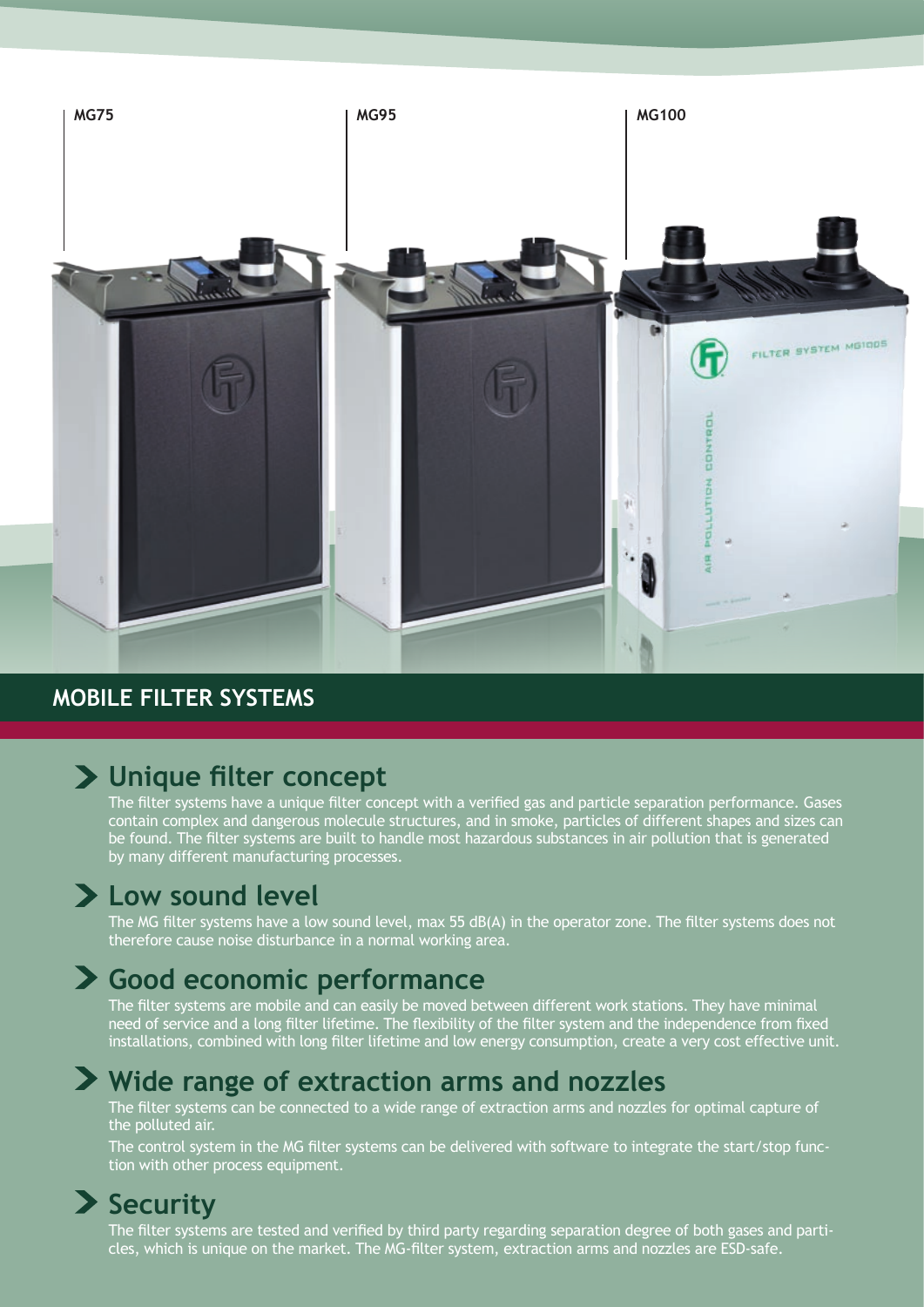

### **MOBILE FILTER SYSTEMS**

#### **MG75:**

Filter unit with connection for one arm. Remote control for variable speed, filter lifetime indication and alarm functions.

#### **MG95:**

Filter unit with connection for one or two arms. Remote control for variable speed, filter lifetime indication and alarm functions.

#### **MG100:**

Filter unit with connection for one or two arms. Variable speed. Alarm function for filter lifetime indication.

#### **MG400:**

Filter unit with integrated prefilter and possibility to connect up to eight 60 mm arms or two CBC-A air curtain cabinets. Remote control for variable speed, filter lifetime indication and alarm functions.

#### **Prefilter arm:**

A bench mounted prefilter with an integrated 700 mm extraction arm with flexible hose.

#### **Suction arm 3013:**

Arm with horizontal link and metal nozzle (incl. table console). Can be equipped with valve.

#### **Suction arm 3015:**

Short extraction arm with 700 mm flexible hose (incl. table console). Can be equipped with valve.

#### **Suction arm 3046:**

Short extraction arm with 700 mm flexible hose part. Ball joint makes the arm easy and flexible to mount anywhere.